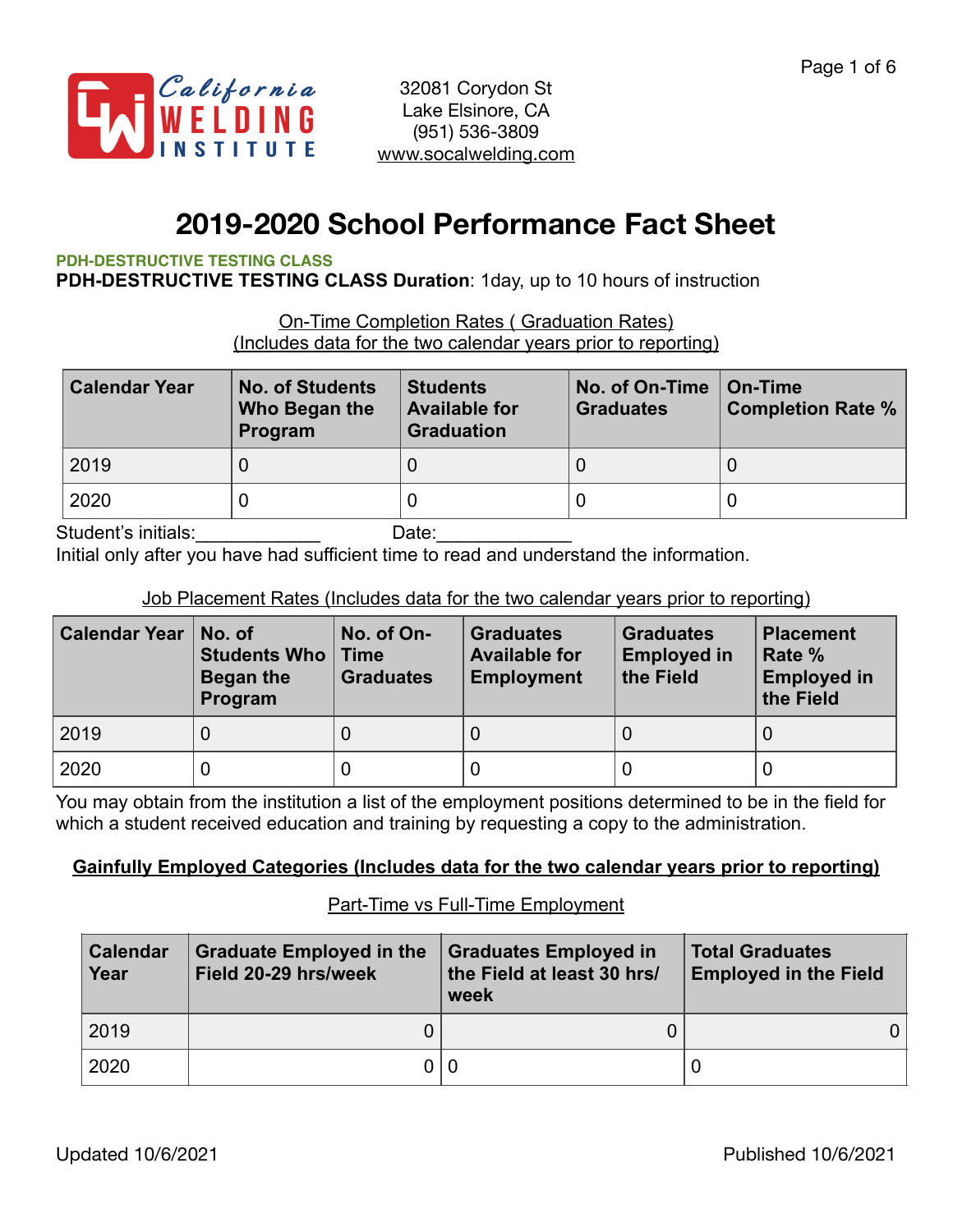

#### Single Position vs Concurrent Aggregated Position

| <b>Calendar</b><br>Year | <b>Graduate Employed in the</b><br><b>Field in a Single Position</b> | <b>Graduates Employed in</b><br>the Field in Concurrent<br><b>Aggregated Positions</b> | <b>Total Graduates</b><br><b>Employed in the Field</b> |  |
|-------------------------|----------------------------------------------------------------------|----------------------------------------------------------------------------------------|--------------------------------------------------------|--|
| 2019                    |                                                                      |                                                                                        | 0 I                                                    |  |
| 2020                    |                                                                      |                                                                                        | 0 l                                                    |  |

Self-Employed / Freelance Positions

| <b>Calendar Year</b> | <b>Graduate Employed who are Self-</b><br><b>Employed or Working Freelance</b> | Total Graduates Employed in the<br><b>Field</b> |
|----------------------|--------------------------------------------------------------------------------|-------------------------------------------------|
| 2019                 |                                                                                | 0                                               |
| 2020                 |                                                                                |                                                 |

#### **Institutional Employment**

| <b>Calendar Year</b> | Graduate Employed in the field who are employed by the<br>Institution, an Employed Owned by the Institution, or an<br>Employer who shares ownership with the Institution | <b>Total Graduates</b><br><b>Employed in</b><br>the Field |  |
|----------------------|--------------------------------------------------------------------------------------------------------------------------------------------------------------------------|-----------------------------------------------------------|--|
| 2019                 |                                                                                                                                                                          |                                                           |  |
| 2020                 |                                                                                                                                                                          |                                                           |  |

Student's initials:\_\_\_\_\_\_\_\_\_\_\_\_\_\_\_\_\_\_\_\_\_\_\_\_\_\_Date:\_\_\_\_\_\_\_\_\_\_\_\_\_\_\_\_\_\_\_\_\_\_\_\_\_\_\_\_\_\_ Initial only after you have had sufficient time to read and understand the information.

### License Examination Passage Rates(Includes data for the two calendar years prior to reporting)

| <b>Calendar</b><br>Year | Number of<br><b>Graduates in</b><br><b>Calendar Year</b> | <b>Number of</b><br><b>Graduates</b><br><b>Taking Exam</b> | <b>Number who</b><br><b>Passed First</b><br><b>Available Exam</b> | Number who<br><b>Failed First</b><br><b>Available</b><br>Exam | <b>Passage</b><br>Rate |
|-------------------------|----------------------------------------------------------|------------------------------------------------------------|-------------------------------------------------------------------|---------------------------------------------------------------|------------------------|
| 2019                    | N/A                                                      | N/A                                                        | N/A                                                               | N/A                                                           | N/A                    |
| 2020                    | N/A                                                      | N/A                                                        | N/A                                                               | N/A                                                           | N/A                    |

Note: This program does not require license examination and does not lead to a license examination. Therefore data is not applicable and not available for this program.

Student's initials:\_\_\_\_\_\_\_\_\_\_\_\_\_\_\_\_\_\_\_\_\_\_\_\_\_\_\_Date:\_\_\_ Initial only after you have had sufficient time to read and understand the information.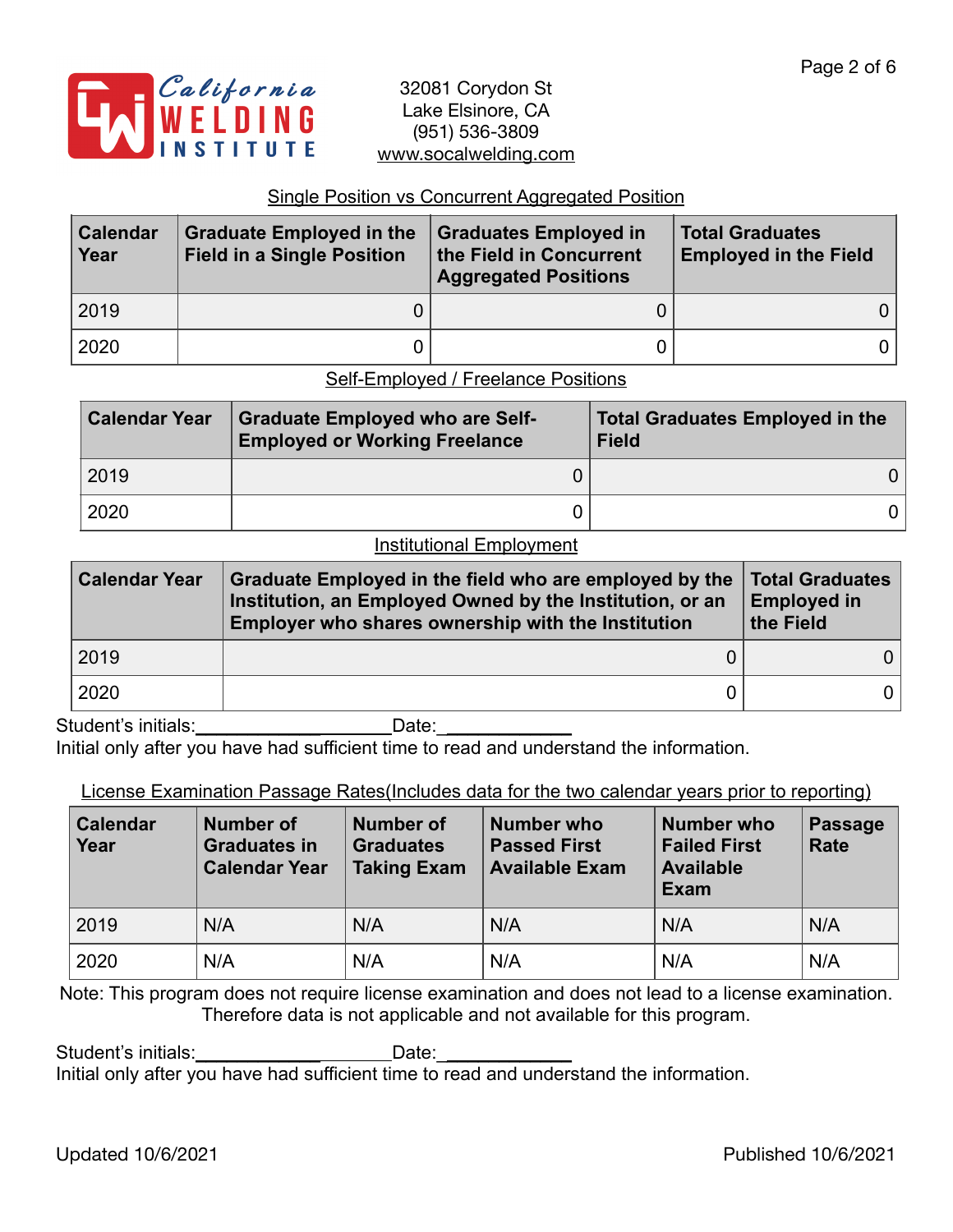

## Salary and Wage Information (Includes data for the two calendar years prior to reporting)

| Calendar<br>Year | <b>Graduates</b><br><b>Available for</b><br><b>Employment</b> | <b>Graduates</b><br><b>Employed</b><br>in the<br><b>Field</b> | \$20,001<br>\$25,000 | \$25,0001<br>$-$ \$35,000 | \$35,001<br>$\blacksquare$<br>\$40,000 | \$40,001<br>\$45,000 | \$45,001<br>\$50,000 | \$50,001<br>\$55,000 | <b>No Salary</b><br><b>Information</b> |
|------------------|---------------------------------------------------------------|---------------------------------------------------------------|----------------------|---------------------------|----------------------------------------|----------------------|----------------------|----------------------|----------------------------------------|
| 2019             | 0                                                             | 0                                                             | 0                    | 0                         | 0                                      | 0                    |                      | 0                    |                                        |
| 2020             | 0                                                             | 0                                                             | 0                    | 0                         |                                        |                      |                      |                      |                                        |

A list of sources used to substantiate salary disclosures is available from the school by requesting a copy to the administration.

Student's initials:\_\_\_\_\_\_\_\_\_\_\_\_\_\_\_\_\_\_\_\_\_\_\_\_\_\_\_Date:\_\_ Initial only after you have had sufficient time to read and understand the information.

## Cost of Educational Program

**Total charges for the program for students competing on-time in 2019:** \$660 Additional charges may be incurred if the program is not completed on-time.

## **Total charges for the program for students competing on-time in 2020:** \$660

Additional charges may be incurred if the program is not completed on-time.

Student's initials: example and Date: Initial only after you have had sufficient time to read and understand the information.

## Federal Student Loan Debt

Note: Students at California Welding Institute LLC are not eligible for federal student loans. This institution does not meet the U.S. Department of Education criteria that would allow its students to participate in federal student aid programs.

Student's initials: example of the Date: Initial only after you have had sufficient time to read and understand the information.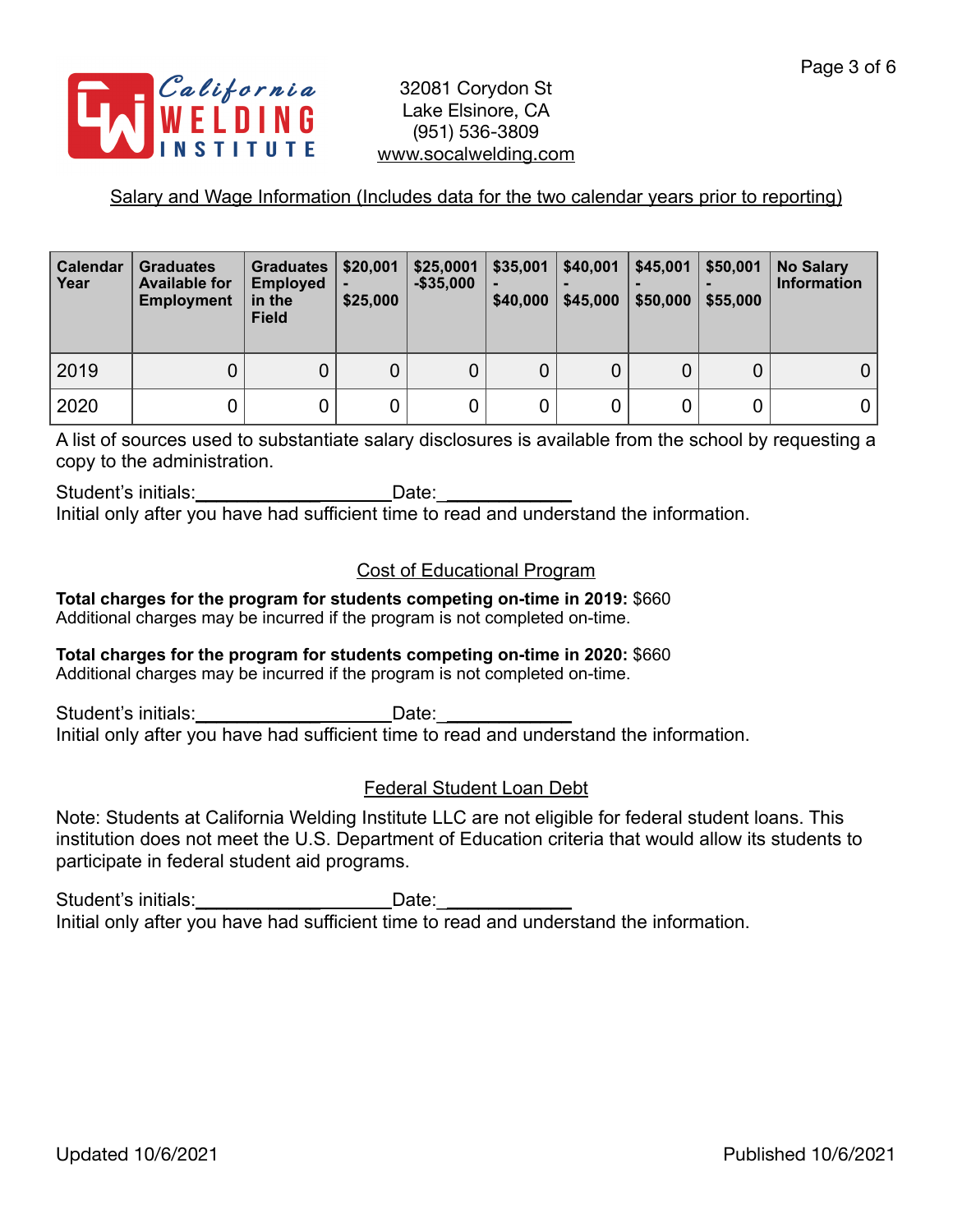

## **Definitions**

- "Number of Students Who Began the Program" means the number of students who began a program who were scheduled to complete the program within 100% of the published program length within the reporting calendar year and excludes all students who cancelled during the cancellation period.
- "Students Available for Graduation" is the number of students who began the program minus the number of students ho have died, been incarcerated, or ben called to active military duty.
- "Number of On-Time Graduates" is the number of students who completed the program within 100% of the published program length within the reporting calendar year.
- "On-Time Completion Rate" is the number of on-time graduates divided by the number of students available for graduation.
- "150% Graduates" is the number of students who completed the program within 150% of the program length (includes on-time graduates).
- "Graduates Available for Employment" means the number of graduates minus the number of graduates unavailable for employment.
- "Graduates Unavailable for Employment" means the graduates who, after graduation, die, become incarcerated, are called to active military duty, are intentional students that leave the United States or do not have a visa allowing employment in the United States, or are continuing their education in an accredited or bureau-approved postsecondary institution.
- "Graduates Employed in the Field" means graduates who beginning within six months after a student completes the applicable educational program are gainfully employed, whose employment has been reported, and for whom the institution has documented verification of employment. For occupations for which the state requires passing an examination, the six months period begins after the announcement of the examination results for the first examination available after a student completes an applicable educational program.
- "Placement Rate Employed in the Field" is calculated by dividing the number of graduates gainfully employed in the field by the number of graduates available for employment.
- "Number of Graduates Taking Exam" is the number of graduates who took the first available exam in the reported calendar year.
- "First Available Exam Date" is the date for the first available exam after a student completed a program.
- "Passage Rate" is calculated by dividing the number of graduates who passed the exam by the number of graduates who took the reported licensing exam.
- "Number Who Passed First Available Exam" is the number of graduates who took and passed the first available licensing exam after completing the program.
- "Salary" is as reported by graduate or graduate's employer.
- "No Salary Information Reported" is the number of graduates for whom, after making reasonable attempts, the school was not able to obtain salary information.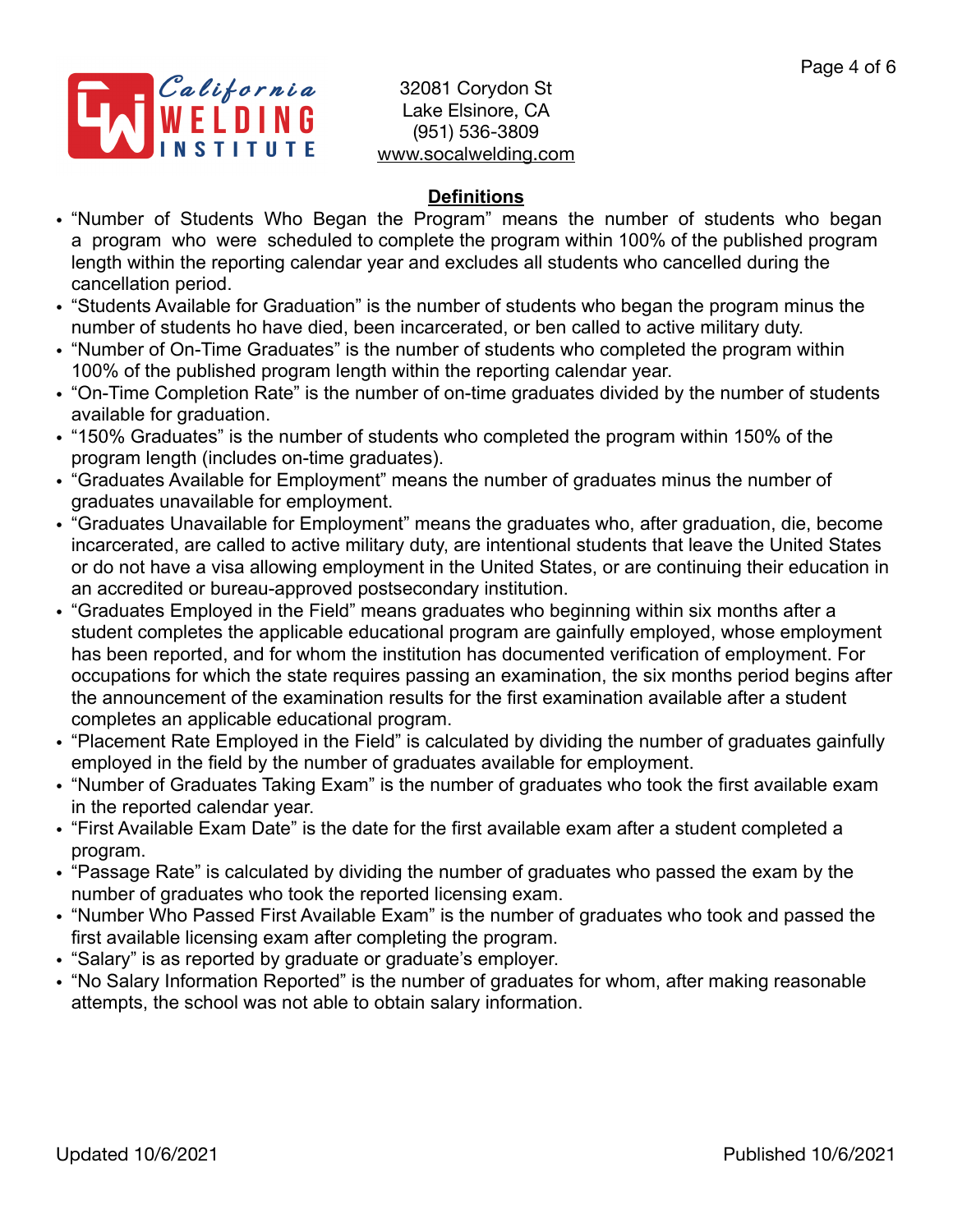

This fact sheet is filed with the Bureau for Private Postsecondary Education. Regardless of any information you may have relating to completion rates, placement rates, starting salaries, or license exam passage rates, this fact sheet contains the information as calculated pursuant to state law.

Any questions a student may have regarding this fact sheet that have not been satisfactorily answered by the institution may be directed to the Bureau for Private Postsecondary Education at 1747 North Market Blvd, Suite 225, Sacramento, CA 95833, [www.bppe.ca.gov](http://www.bppe.ca.gov), toll-free telephone number (888) 370-7589 or by fax (916) 263-1897.

Student Name\_\_\_\_\_\_\_\_\_\_\_\_\_\_\_\_\_\_\_\_\_\_\_\_\_\_\_

Student Signature \_\_\_\_\_\_\_\_\_\_\_\_\_\_\_\_\_\_\_\_\_\_\_\_\_ Date:\_\_\_\_\_\_\_\_\_\_\_\_\_

School Official \_\_\_\_\_\_\_\_\_\_\_\_\_\_\_\_\_\_\_\_\_\_\_\_\_\_\_\_ Date:\_\_\_\_\_\_\_\_\_\_\_\_